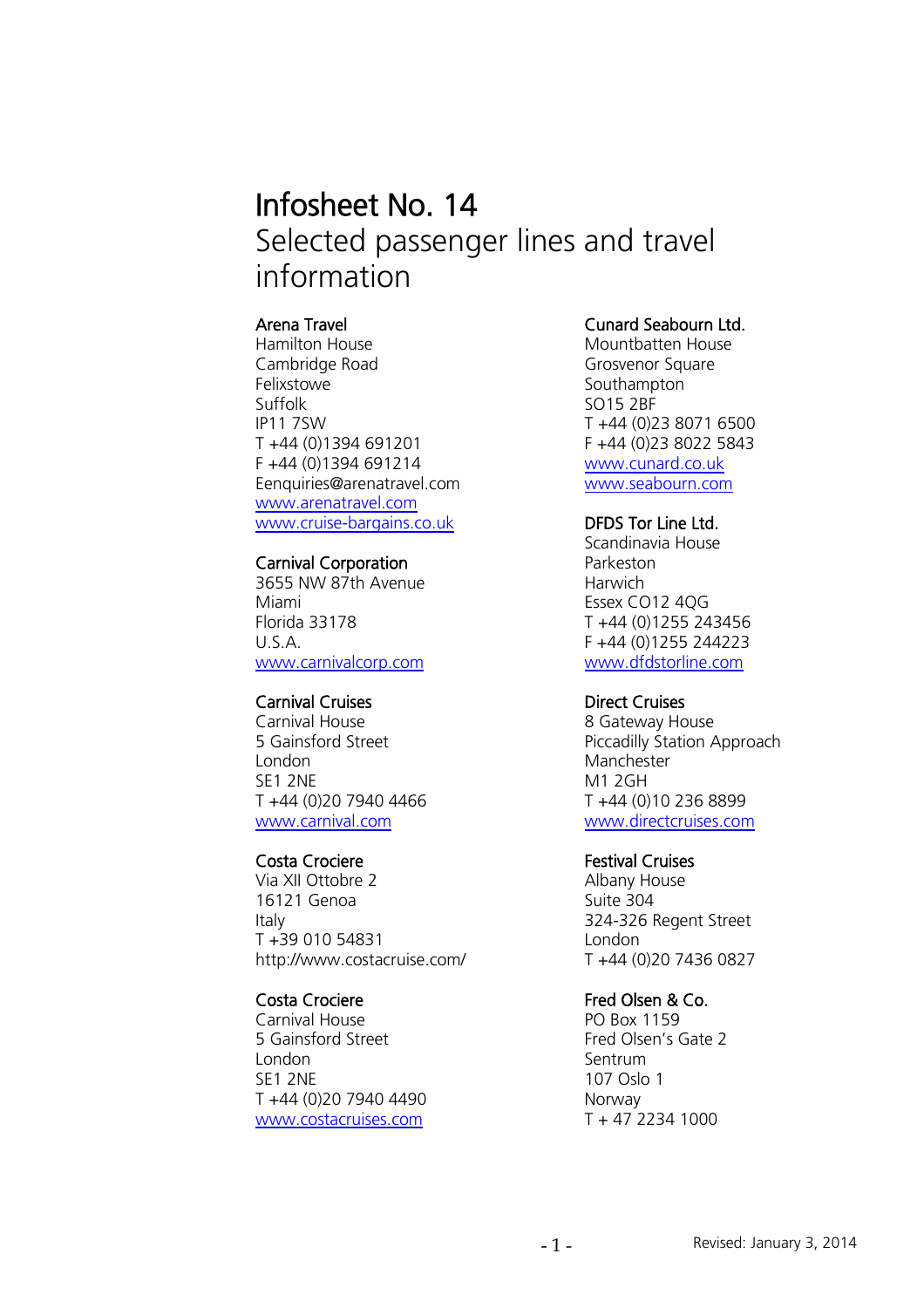# Fred Olsen Cruise Lines

Fred Olsen House White House Road Ipswich Suffolk IP1 5LL T +44 (0)1473 292200 [www.fredolsencruises.com](http://www.fredolsencruises.com/)

## Hebridean Island Cruises Limited

Griffin House Broughton Hall Skipton North Yorkshire BD23 3AN T +44 (0)1756 704747 F +44 (0)1756 704794 E [reservations@hebridean.co.uk](mailto:reservations@hebridean.co.uk) [www.hebridean.co.uk](http://www.hebridean.co.uk/)

## Hellenic Mediterranean Lines

4 Loudovicou Square 185 31 Piraeus Greece T + 30 10 422 5341 F + 30 10 422 5317 E [resa@hml.gt](mailto:resa@hml.gt) http://www.ferries.gr/hml/

## Holland America Line – Westours Inc

300 Elliot Avenue Seattle WA98119 T +1 206 281 3535

## Holland America Line

Carnival House 5 Gainsford Street London SE1 2NB T +44 (0)20 7940 4477 [www.hollandamerica.com](http://www.hollandamerica.com/)

## International Cruises SA

95 Akti Miaouli Street 185 38 Piraeus Greece T 3010 4584 010

## Noble Caledonia

11 Charles Street Mayfair London W1J 5DP T +44 (0)20 7355 1424 F +44 (0)20 7409 0834 E [info@noble-caledonia.co.uk](mailto:info@noble-caledonia.co.uk) [www.noble-caledonia.co.uk](http://www.noble-caledonia.co.uk/)

#### Cruise operators specialising in expedition cruising worldwide

#### Norwegian Cruise Line

1 Derry Street Kensington London W8 5NN T +44 (0)800 181 560 [www.ncl.com](http://www.ncl.com/)

## P&O Cruises

77 New Oxford Street London WC1A 1PP T +44 (0)20 7800 2345 F +44 (0)20 7831 1410 [www.pocruises.com](http://www.pocruises.com/)

#### Page & Moy

136-140 London Road Leicester LE2 1EN T +44 (0)870 464 5000 F +44 (0)870 464 5144 E [horwood-m@page-moy.co.uk](mailto:horwood-m@page-moy.co.uk) [www.page-moy.co.uk](http://www.page-moy.co.uk/)

#### Princess Cruises

77 New Oxford Street London W4A 1PP T +44 (0)20 7800 2468 [www.princess.com](http://www.princess.com/)

#### Royal Caribbean Cruises

1050 Caribbean Way Miami Florida 33132-2096 T + 1 305 539 6035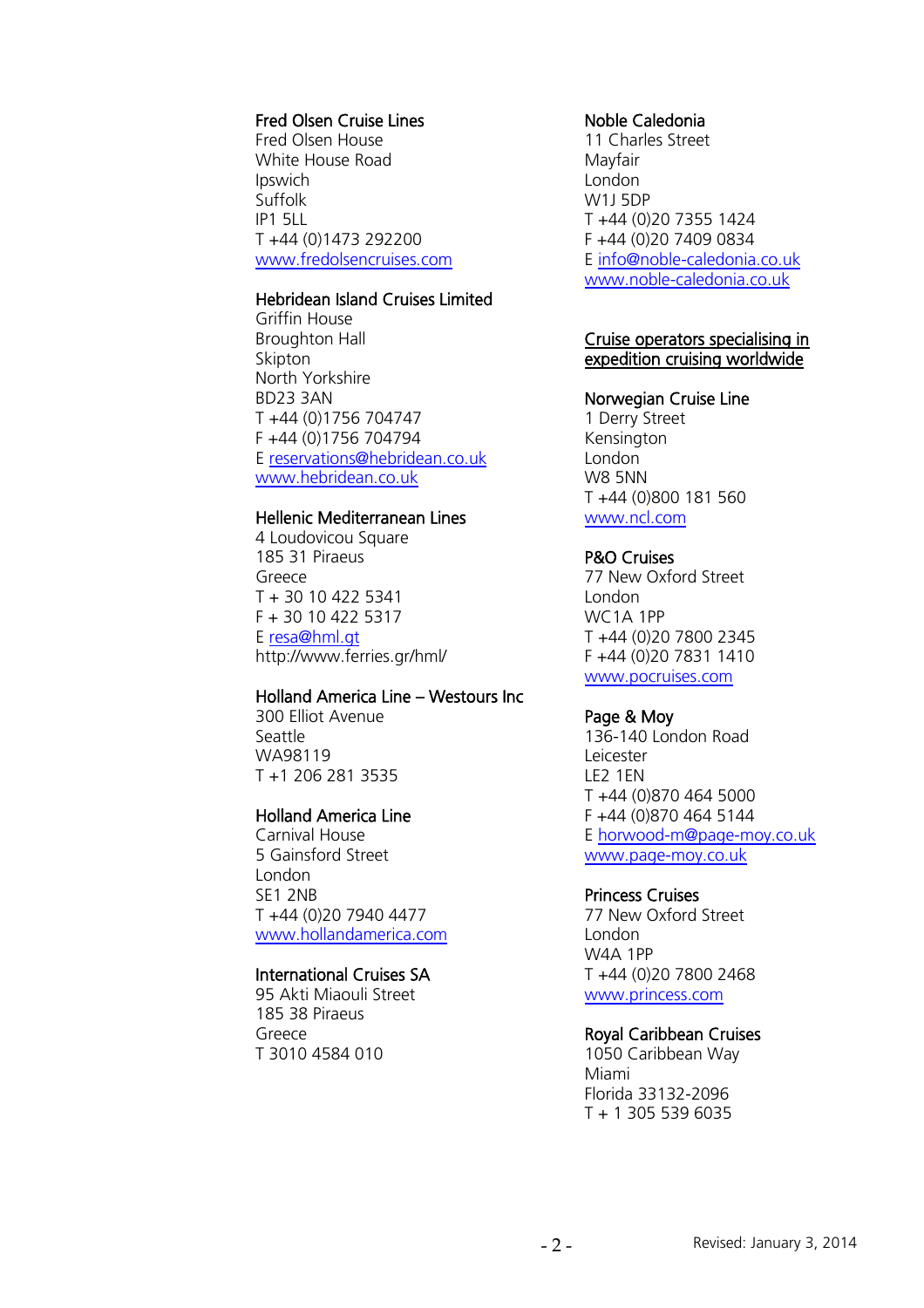**Infosheet**  $\overline{\textbf{0}}$ yd's Register Foundat<br>ormation Centre<br>Fenchurch Street<br>Fenchurch Street<br>1don<br>Ited Kingdom<br>-44 (0)20 7423 247:<br>144 (0)20 7423 203:<br>1stinfo@Ir.org SO E

**Lloyd's Register Foundation Information Centre** 71 Fenchurch Street **Lloyd's Register**  7 Thendriarch Street<br>London Eondon<br>EC3M 4BS LCJM 4DJ<br>United Kingdom Ninguoni

T: +44 (0)20 7423 2475 F: +44 (0)20 7423 2039 Fax: +44 (0)20 7423 2039 E: histinfo@lr.org Email: histinfo@lr.org www.lrfoundation.org.uk



## Royal Caribbean International

Royal Caribbean House Addlestone **Weybridge** KT15 2VE T +44 (0)1932 820210 [www.royalcaribbean.co.uk](http://www.royalcaribbean.co.uk/)

#### Royal Olympic Cruises

(amalgamation of Sun Line Ltd and Epirotiki Cruise Line from 1996) 87 Akti Miaouli 185 38 Piraeus Greece T 30 10 429 1000 F 30 10 429 0835 E [marineop@roc.gr](mailto:marineop@roc.gr) [www.royalolympiccruises.com](http://www.royalolympiccruises.com/)

## Royal Olympic Cruises

Triumph House Suite 403-404 189 Regent Street London W1B 4JX T +44 (0)20 7734 0805 [www.royalolympiccruises.com](http://www.royalolympiccruises.com/)

## Royal Viking Line

Trident Seafoods 5303 Shilshole Avenue NW Seattle WA 98107 USA T +1 206 7833818 <http://royal-viking-line.com/>

# Saga Holidays

Saga Building Middleburg Square Folkestone Kent CT20 1AZ [www.saga.co.uk](http://www.saga.co.uk/)

## Shearings Holidays

Miry Lane Wigan Lancashire WN3 4AG T +44 (0)1942 824832 [www.shearings.com](http://www.shearings.com/)

#### Swan Hellenic Cruises

77 New Oxford Street London WC1A 1PP T +44 (0)20 7800 2200

#### Windstar Cruises

300 Elliott Avenue West Seattle WA 98119 USA T + 1 206 281 3535 [www.windstarcruises.com](http://www.windstarcruises.com/)

## Windstar Cruises

Carnival House 5 Gainsford Street London SE1 2NE T +44 (0)20 7940 4488 [www.windstarcruises.com](http://www.windstarcruises.com/)

# Other Useful Sources:

# Passenger Shipping Association

4th Floor Walmar House 288-292 Regent Street London W1R 5HE T +44 (0)20 7436 2449 F +44 (0)20 7636 9206 [www.cruiseinformationservice.co.uk](http://www.cruiseinformationservice.co.uk/) [www.ferryinformationservice.co.uk](http://www.ferryinformationservice.co.uk/) [www.psa-psara.org](http://www.psa-psara.org/)

Details of British Passenger Lines

#### Gray Dawes Travel Ltd.

32-35 Featherstone Street London EC1Y 8QX T +44 (0)20 7549 8100 [www.gray-dawes.co.uk/](http://www.gray-dawes.co.uk/)